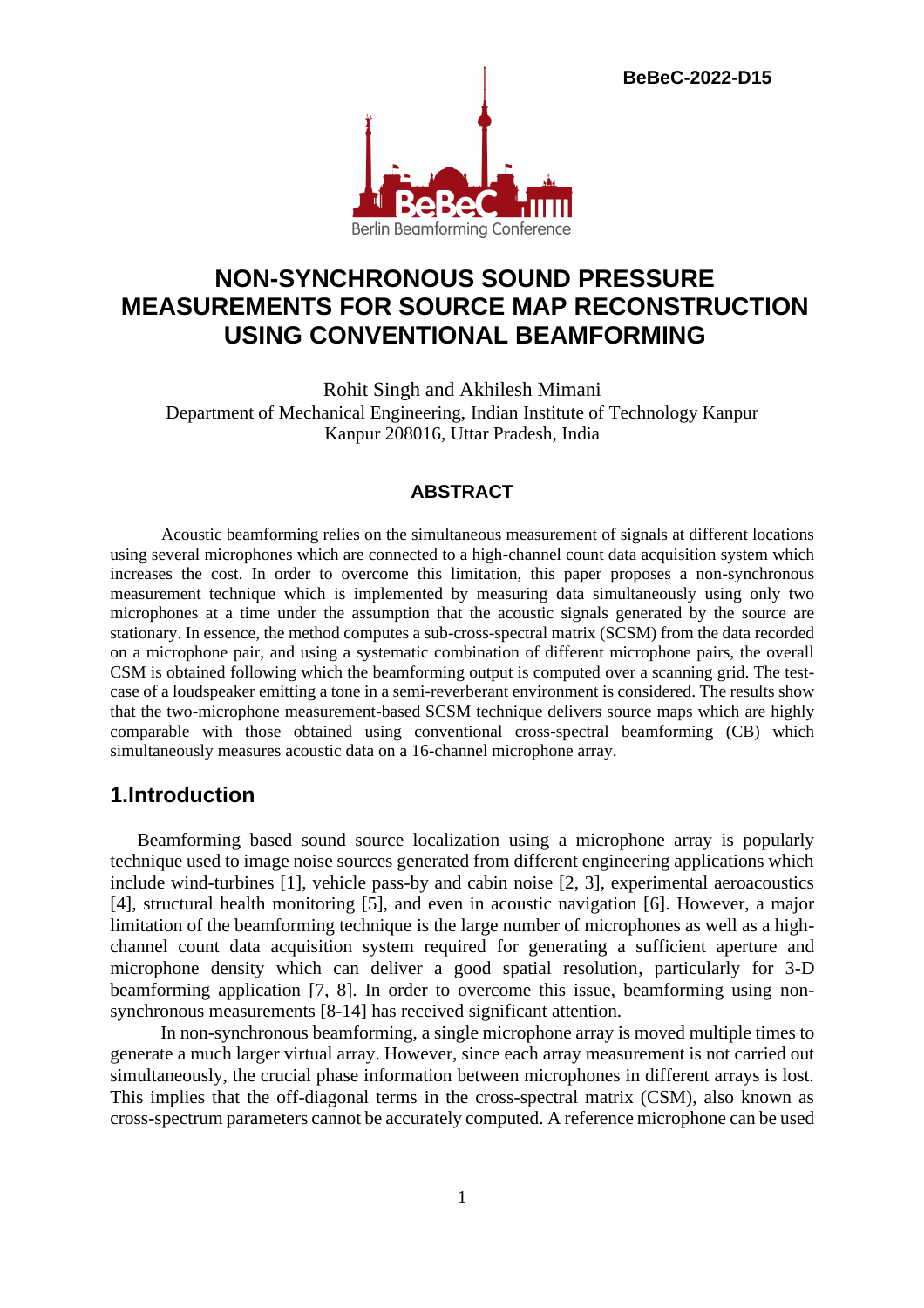to encode the phase relationship, but there are high requirements for their quantity and quality of the data. Antoni *et al*. [9] proposed a Bayesian probability method and expectation maximization algorithm to iteratively reconstruct the sound source field which eliminated the need for reference microphones in non-synchronous measurements. Yu *et al*. [10] introduced a cyclic projection algorithm to recover the missing elements of the spectral matrix while in a following paper [11], the authors proposed an augmented Lagrange multiplier (ALM) algorithm and alternative direction method (ADMM) algorithm to iteratively recover the CSM data lost due to non-synchronous measurements in a computationally efficient manner. Ning *et al*. [12] developed a non-synchronous measurement beamforming based on block Hermitian matrix completion and a non-iterative algorithm to complete the missing cross-spectrum matrix.

 In light of the background provided above, it is evident that while implementing nonsynchronous beamforming, the crux of the matter is to accurately recover the off-diagonal terms of the CSM. The objective of this investigation is to propose a simple yet effective method to compute the CSM during non-synchronous measurements using only two microphone measurements simultaneously at a time. The method computes the smaller or sub-CSMs due to a pair of microphones, systematically computes all the off-diagonal terms of the overall CSM. As a proof of concept, the proposed method is demonstrated to localize a loudspeaker source in a semi-reverberant environment.

## **2. Methodology: Beamforming algorithms**

#### **2.1 Cross-spectral Conventional Beamforming**

 This section presents the equations describing the cross-spectral conventional beamforming (CB) algorithm for spatial location of acoustic sources in a free-space by *simultaneously* recording acoustic data on a microphone array [15]. The microphone array measures acoustic pressure data at the microphone locations denoted by **X***<sup>m</sup>* and the acoustic data is stored in a *n*dimensional acoustic pressure vector corresponding to *N* microphones given by

$$
\mathbf{p} = \left\{ p_1(f) \quad p_2(f) \quad \cdots \quad p_N(f) \right\}^T, \tag{1}
$$

where *f* denotes the frequency (Hz). The source strength at a generic point  $\xi_s$  in the scanning plane can be expressed as

$$
\mathbf{p} = a\mathbf{g}(\mathbf{X}_m - \boldsymbol{\xi}_S),\tag{2}
$$

where  $\mathbf{g} = \frac{e^{-\jmath\kappa_0}}{4}$ 4  $e^{-jk}$ π - $=$ **r g r** denotes the free-space Green's function vector also known as the steeringvector,  $\mathbf{r} = |\overrightarrow{X_m} - \overrightarrow{\xi_s}|$  and  $k_0$  = wavenumber. In order to determine the complex amplitude *a* at the assumed source location in the scanning grid, we minimize the least-squares equation

$$
E = \|\mathbf{p} - ag\|^2, \tag{3}
$$

to obtain the complex amplitude  $a = \frac{g^H \mathbf{p}}{\ln a^{1/2}}$  $\|g\|^2$ (4)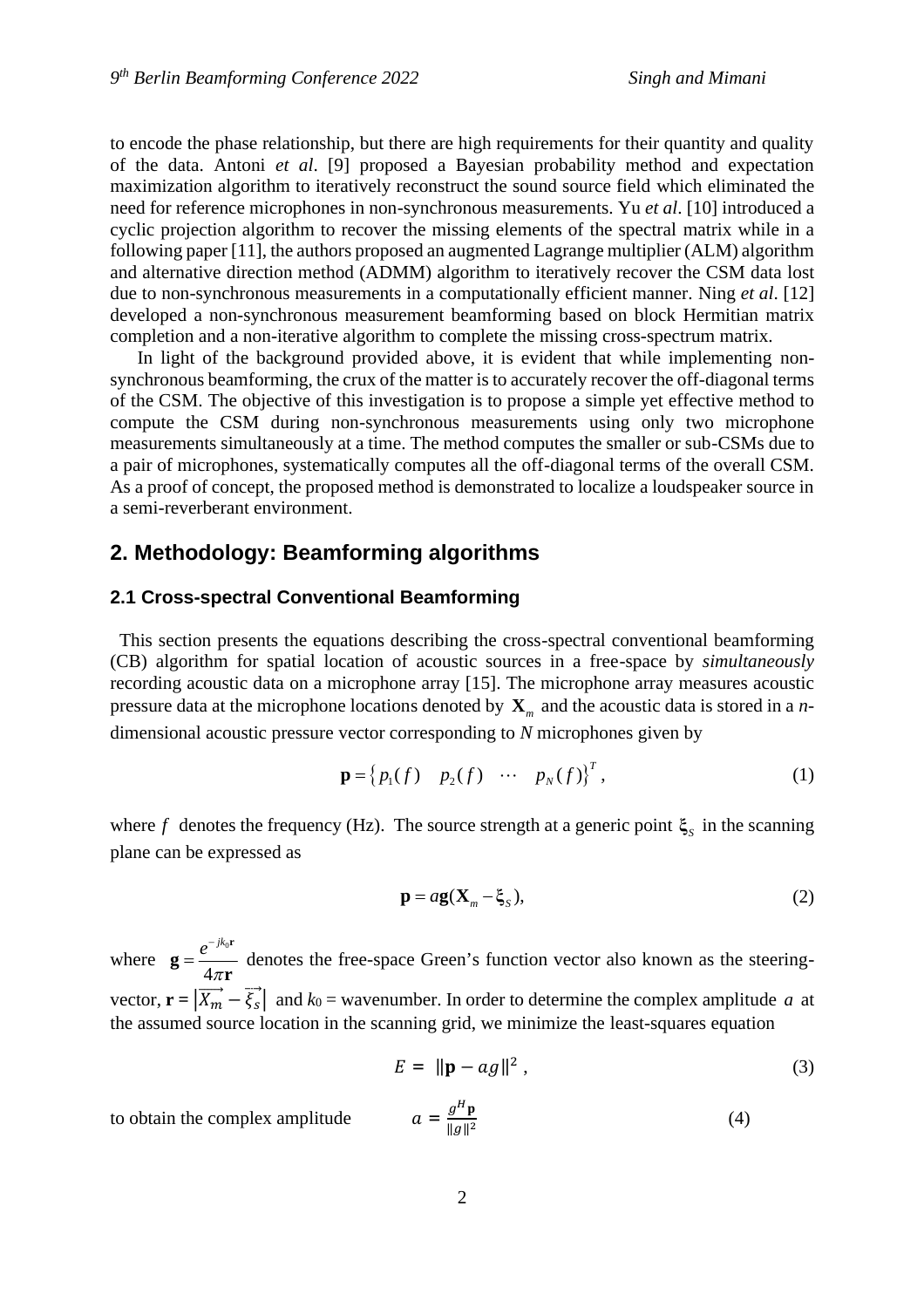The beamforming output  $B(\mathbf{X}_m, f)$  over the scanning plane is then given by

$$
B(\mathbf{X}_m, f) = \frac{\mathbf{g}^H \mathbf{C} \mathbf{g}}{\left\| \mathbf{g} \right\|^4} \tag{5}
$$

where  $\mathbf{C} = \overline{\mathbf{p}(f) \mathbf{p}(f)^H}$  denotes the cross-spectral matrix (CSM) of size *N* × *N*, the superscript denotes the Hermitian transpose while the superscript  $\overline{X}$  denotes the averaging of the quantity *X* in a number of discrete time blocks using Welch's periodogram. The diagonal terms of the **C** matrix pertain to the auto-spectra or the microphone self-noise; it does not contain phase information required for beamforming, and thus, it is set to zero. The source location corresponds to the maximum of the beamforming output in the scanning plane.

#### **2.2 Non-synchronous method based on two-microphone sub-CSM computation**

 The non-synchronous beamforming method is based on obtaining the sub-CSMs pertaining to using limited number of microphones at a time to record data. In this work, we use only 2 microphones at a time which are placed at certain positions in the array; by simultaneously recording data over two microphones, say the  $i<sup>th</sup>$  and  $j<sup>th</sup>$  microphones, the crucial phase information between them is retained which allows us to compute the cross-spectrum functions given by

$$
C_{ij} = \overline{p_i(f)p_j(f)^H},\tag{6}
$$

where  $p_i(f)$  and  $p_j(f)$  denote the frequency-domain representations of the acoustic pressure data computed using the Fast-Fourier Transform. Equation (6) is put in a matrix form given by

$$
\left[\mathbf{C}\right]_{ij} = \begin{bmatrix} C_{ii} & C_{ij} \\ C_{ji} & C_{jj} \end{bmatrix}_{2 \times 2},\tag{7}
$$

where  $\left[\mathbf{C}\right]_{ij}$  denotes the sub-CSM. Note that  $C_{ii}$  and  $C_{jj}$  are set to zero because they do not contain phase-information, therefore, Eq. (7) simplifies to

$$
\left[\mathbf{C}\right]_{ij} = \begin{bmatrix} 0 & C_{ij} \\ C_{ji} & 0 \end{bmatrix}_{2 \times 2}
$$
 (8)

 By systematically considering different microphone pairs, one can span all possible combinations; to construct a *N*-channel virtual array using two simultaneous measurements, we will require  ${}^NC_2$  microphone pair combinations to compute the overall CSM matrix [C]. It may be noted here that the proposed method is suitable only for imaging noise sources which produce stationary signals, i.e., signals whose frequency content (spectrum) does not change with time.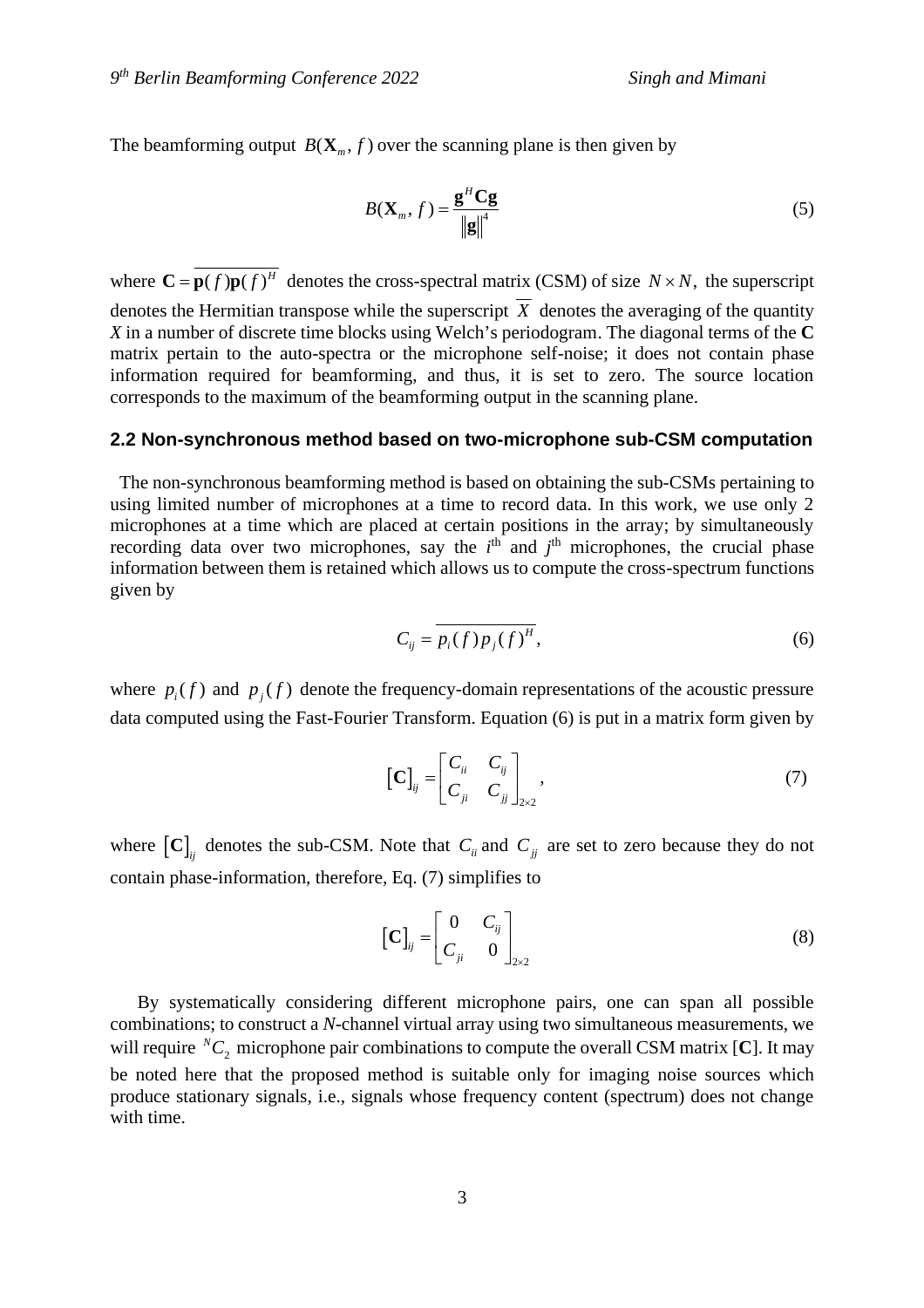### **3. Experimental set-up and results**

#### **3.1 Acoustic instrumentation and data acquisition system**

 The microphone array comprises of G.R.A.S. 40PH ¼" microphones which can be arranged in a spiral array design known to deliver an optimal overall performance at both low and high frequencies. Here, we first consider a 16-channel microphone array for simultaneous, i.e., synchronous measurements where the Underbrink design is used to obtain the spatial locations of microphones with minimum and maximum radii set to 50 mm and 250 mm, respectively, while the spiral angle  $v = 5\pi/16$ , see Ref. [16]. Note that one microphone was placed at the origin (0, 0, 0). The microphones were connected through BNC cables to 4497 PXIe National Instruments (NI) data acquisition (DAQ) cards which are mounted on a 1073 NI PXIe chassis. The DAO system was connected to a high-performance desktop with  $17$ ,  $11<sup>th</sup>$  generation processor and 32 GB RAM while the signals are acquired through a LabView program. The noise data was acquired at a sampling frequency  $f_s = 65536$  Hz ( $\Delta t = 1.5259 \times 10^{-5}$  s) for a sample time  $T = 5$  s.

#### **3.2. A loudspeaker noise source**

 Figure 1(a) shows a SONY SRS-XB12 loudspeaker source (46 mm diameter and effective operating frequency range from 100 Hz to 7000 Hz) placed in front of the 16-channel spiral microphone array. On the other hand, Fig. 1(b) depicts a photograph of the same source-array set-up but here, only two microphones are used at a time to simultaneously record acoustic data.



**Figure 1** The photograph shows a loudspeaker speaker (a) with 16 microphones placed in an array and (b) only two microphones at a semi-reverberant office.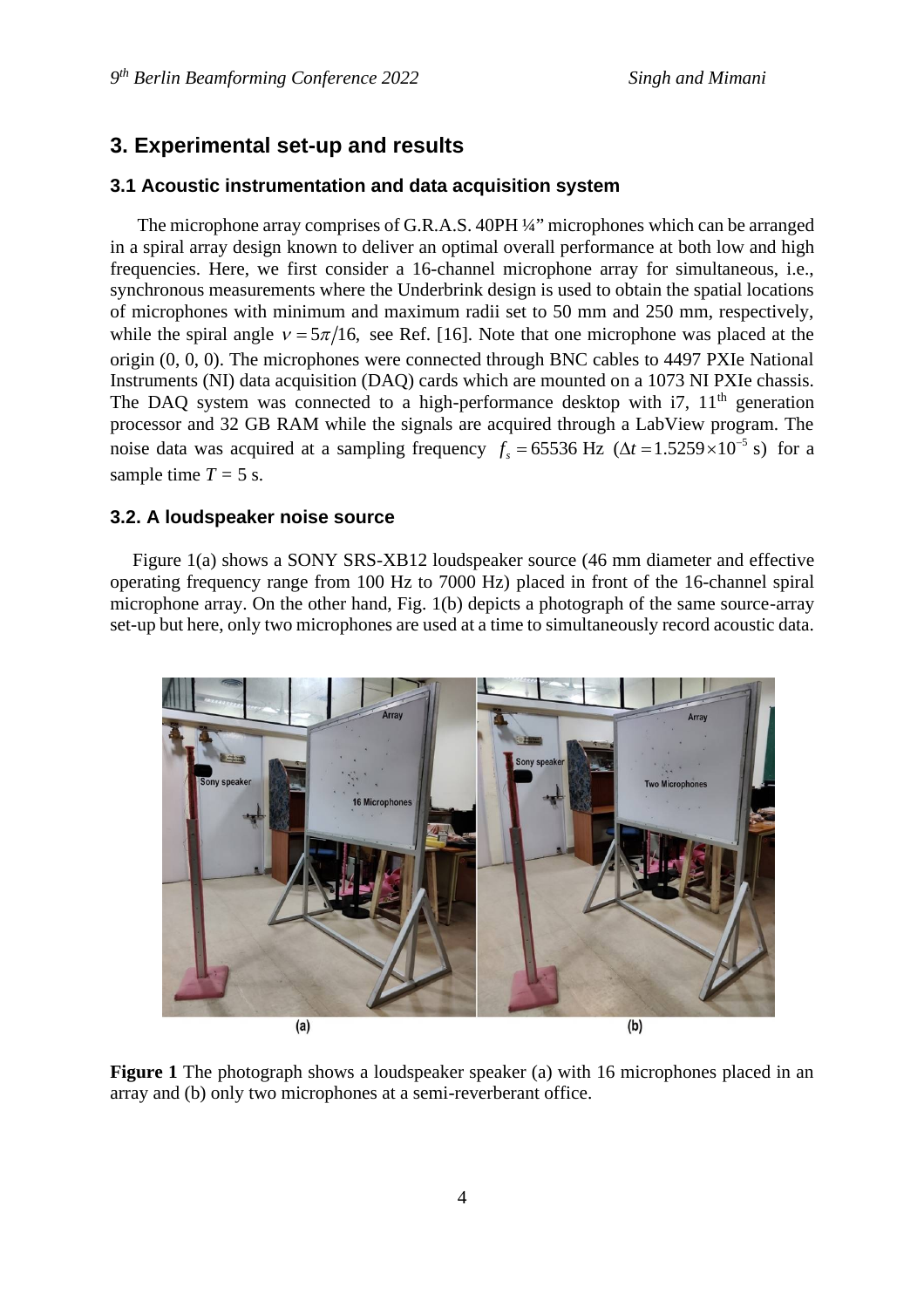By choosing different microphone pairs, one can span the entire array and for constructing the CSM pertaining to 16-channel array, the data was acquired on  ${}^{16}C_2 = 120$  pairs of microphones in a systematic manner. Further note that the perpendicular distance between the spiral array plane and the source was fixed at 1 m, and the center microphone of the array was taken as the origin (0, 0, 0). Therefore, with respect to this co-ordinate system, the center of the speaker is located at (0, 0, 1 m). The loudspeaker is made to emit tones at  $f_0 = \{1000, 2000, 4000\}$  Hz which corresponds to the center frequencies of  $1/3<sup>rd</sup>$  octave bands.

 Figures 2(a-c) present the source maps computed using the CB algorithm while Fig. 3(a-c) shows the source maps obtained using the non-synchronous CB method at the tonal frequencies (in that order) indicated above. Note that the maps are normalized with respect to the strength of the focal spot, i.e., the source strength, and the results are shown over a dynamic range [0, -15 dB]. The same convention is followed for the remaining source maps presented in this work.



Figure 2 Source maps of the loudspeaker source obtained by the CB method (simultaneous measurement on a 16-channel array) at tonal frequency  $f_0 = (a) 1000$  Hz, (b) 2000 Hz and (c) 4000 Hz.



**Figure 3** Source maps of the loudspeaker source obtained by the non-synchronous CB method at tonal frequency  $f_0 = (a) 1000$  Hz, (b) 2000 Hz and (c) 4000 Hz.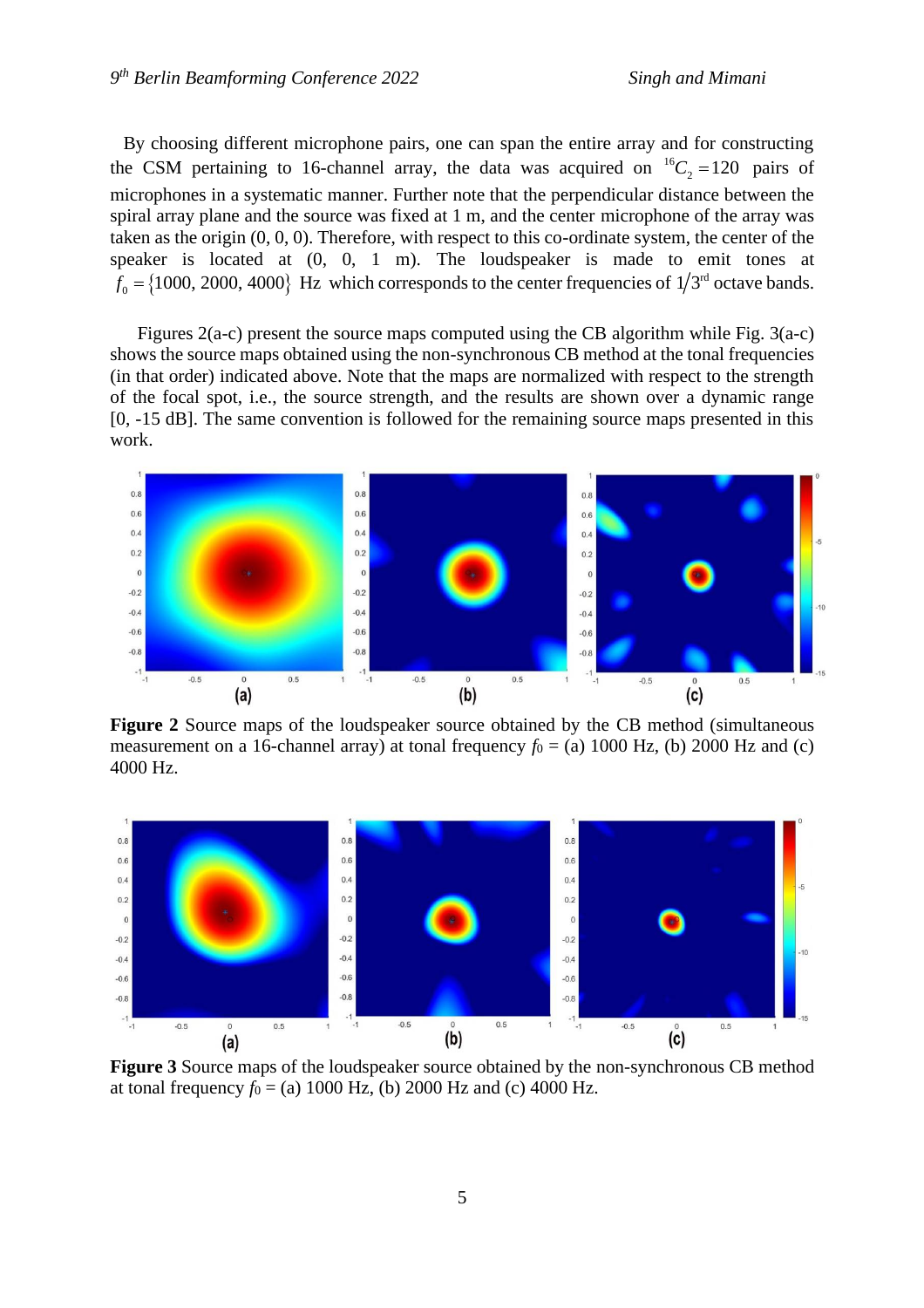A comparison of the source maps shown in Figs. 2(a-c) with their counterpart results shown in Figs. 3(a-c) readily demonstrates that the non-synchronous CB method is able to efficiently localize the loudspeaker source. In particular, note that in the latter method, the side-lobes are marginally smaller, however, the method tends to produce a somewhat larger localization error, particularly at higher frequencies as indicated in Table 1. Furthermore, the focal-resolution given by the 6 dB limit on either side of the focal-point produced by both methods is observed to be comparable at 1000 Hz and 2000 Hz while a better resolution was obtained at 4000 Hz.

**Table 1** Error in localization normalized with respect to the wavelength  $\lambda_0$  and focal-resolution for synchronous and non-synchronous methods.

| <b>Frequency</b><br>(Hz) | <b>Synchronous</b> |                         | Non-synchronous      |                         |
|--------------------------|--------------------|-------------------------|----------------------|-------------------------|
|                          | $\Delta/\lambda_0$ | <b>Focal-resolution</b> | $\Delta/\lambda_{0}$ | <b>Focal-resolution</b> |
| 1000                     | 0.14               | 2.72                    | 0.23                 | 2.40                    |
| 2000                     | 0.34               | 2.55                    | 0.18                 | 2.20                    |
| 4000                     | 0.37               | 2.51                    | 0.68                 | 1.99                    |

### **4. Conclusions**

 This paper has presented a non-synchronous beamforming technique based on twomicrophone measurements to compute the source maps for noise sources that generate stationary signals. In essence, the method constructs the overall cross-spectral matrix (CSM) from the individual sub-cross-spectral matrices (SCSMs) pertaining to simultaneous measurements on microphone pairs which is able to retain the important phase information required to accurately compute the cross-spectrum functions. The method was demonstrated for the test-case of a loudspeaker source placed in a semi-reverberant office environment. The CB maps computed using the acoustic data acquired from simultaneous measurements on a 16 channel spiral microphone array were found to be highly comparable with those obtained by the SCSM technique which relies on simultaneous measurements on only two microphones at a time. By virtue of the straightforward method proposed here, it is possible to construct a much larger virtual planar microphone array, and possibly extend the underlying idea to combine multiple spiral planar arrays oriented perpendicular to each other, thereby generating a 3-D virtual array which completely encloses an engineering noise source such as an engine.

#### **Acknowledgments**

This work was funded by the Science Education and Research Board (SERB) New Delhi, INDIA through its Start-up Research Grant SRG/2019/000885 '*Resolving airfoil self-noise mechanism using diagnostic acoustic imaging tool*' – the authors gratefully acknowledge the financial support.